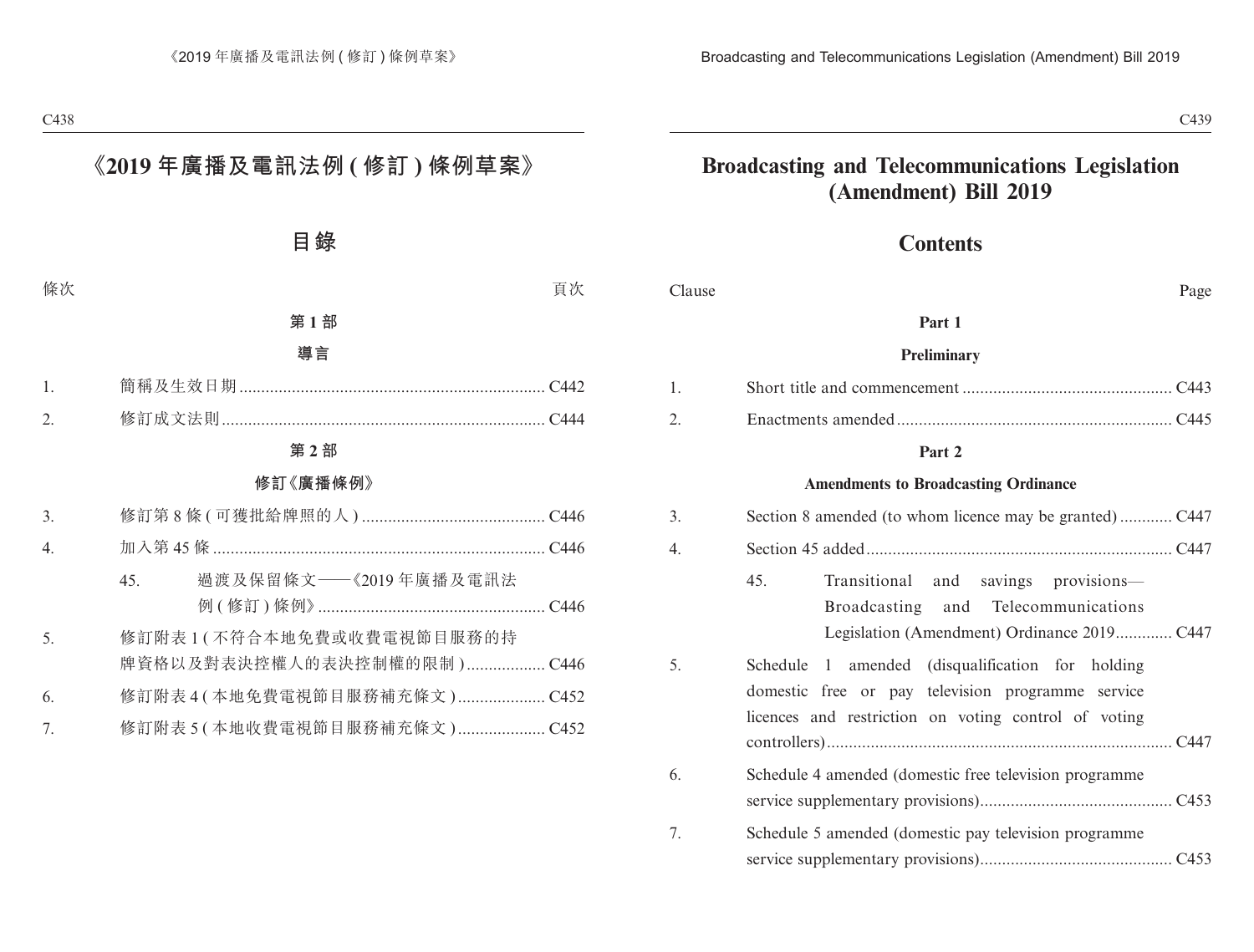| Clause |                                                                                                                                    |
|--------|------------------------------------------------------------------------------------------------------------------------------------|
| 8.     | Schedule 8 amended (transitional and savings provisions) C453                                                                      |
| 9.     |                                                                                                                                    |
| 10.    |                                                                                                                                    |
|        | Schedule 10<br>Transitional and Savings Provisions-<br>Broadcasting and Telecommunications<br>Legislation (Amendment)<br>Ordinance |
|        |                                                                                                                                    |
|        | $\mathbf{D}$                                                                                                                       |

### **Part 3**

# **Amendments to Telecommunications Ordinance**

| 11. |            |                                                                                                                  |
|-----|------------|------------------------------------------------------------------------------------------------------------------|
| 12. |            |                                                                                                                  |
| 13. |            | Section 36A amended (Authority may determine terms                                                               |
| 14. |            |                                                                                                                  |
|     | 44.        | Transitional and savings provisions—<br>Broadcasting and Telecommunications                                      |
| 15. |            |                                                                                                                  |
|     | Schedule 4 | Transitional and Savings Provisions-<br>Broadcasting and Telecommunications<br>Legislation (Amendment) Ordinance |
|     |            |                                                                                                                  |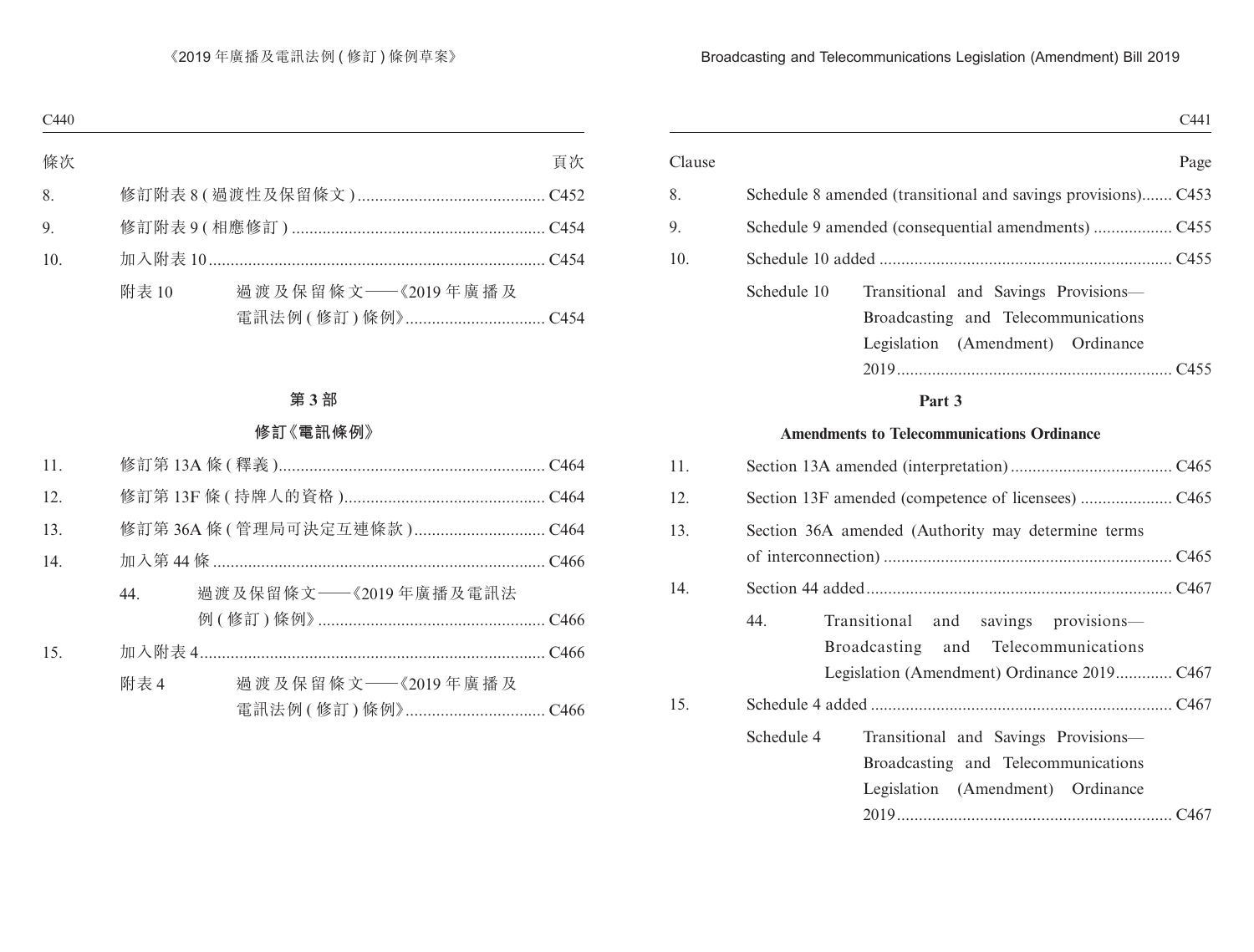| Part.    |      |
|----------|------|
| Clause 1 | C443 |

# A BILL

# To

Amend the Broadcasting Ordinance and the Telecommunications Ordinance to facilitate the operation of the television and sound broadcasting industries; and to remove obsolete provisions relating to the repealed Television Ordinance.

Enacted by the Legislative Council.

# **Part 1**

# **Preliminary**

## **1. Short title and commencement**

- (1) This Ordinance may be cited as the Broadcasting and Telecommunications Legislation (Amendment) Ordinance 2019.
- (2) This Ordinance comes into operation on a day to be appointed by the Secretary for Commerce and Economic Development by notice published in the Gazette.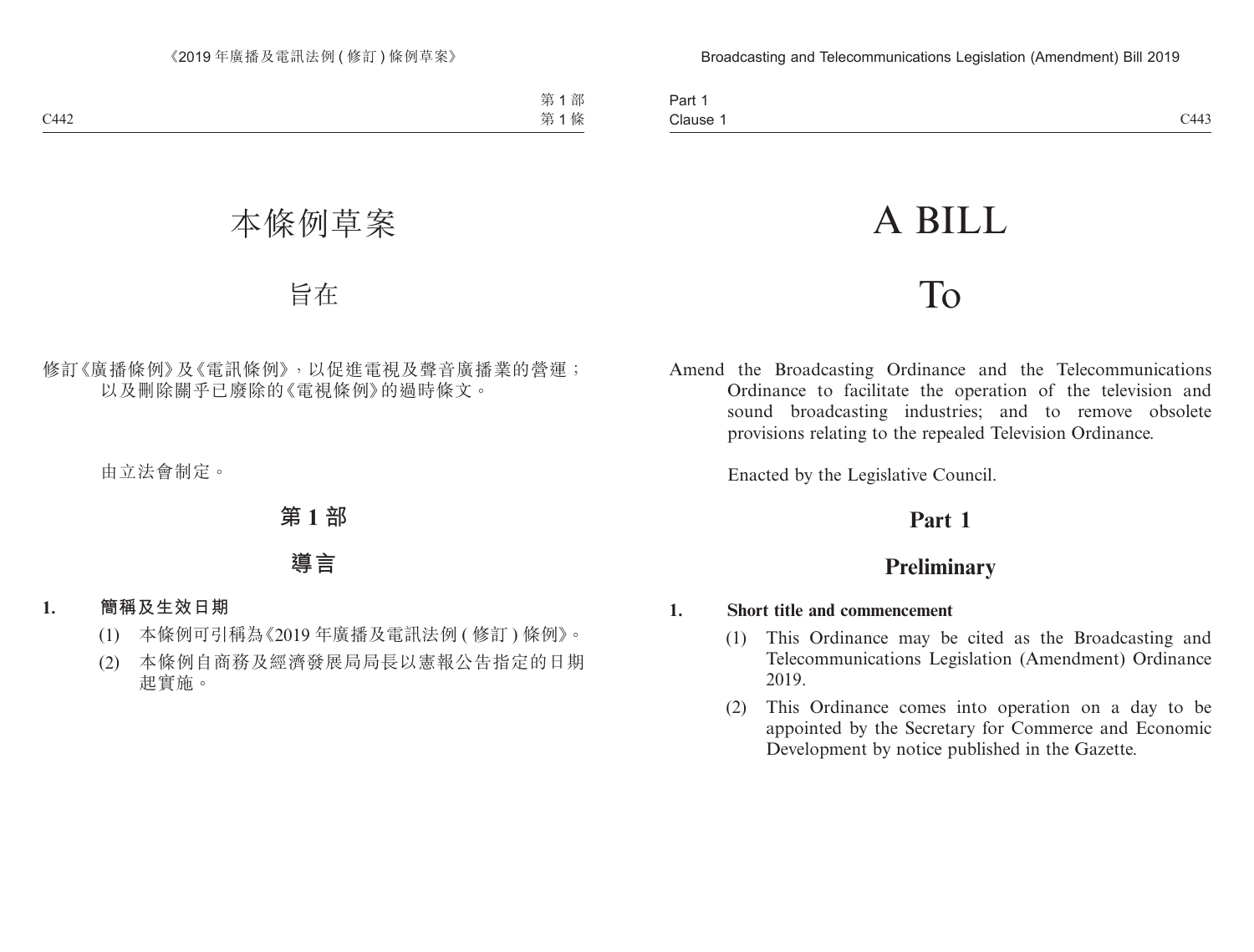| Part     |      |
|----------|------|
| Clause 2 | C445 |

# **2. Enactments amended**

- (1) The Broadcasting Ordinance (Cap. 562) is amended as set out in Part 2.
- (2) The Telecommunications Ordinance (Cap. 106) is amended as set out in Part 3.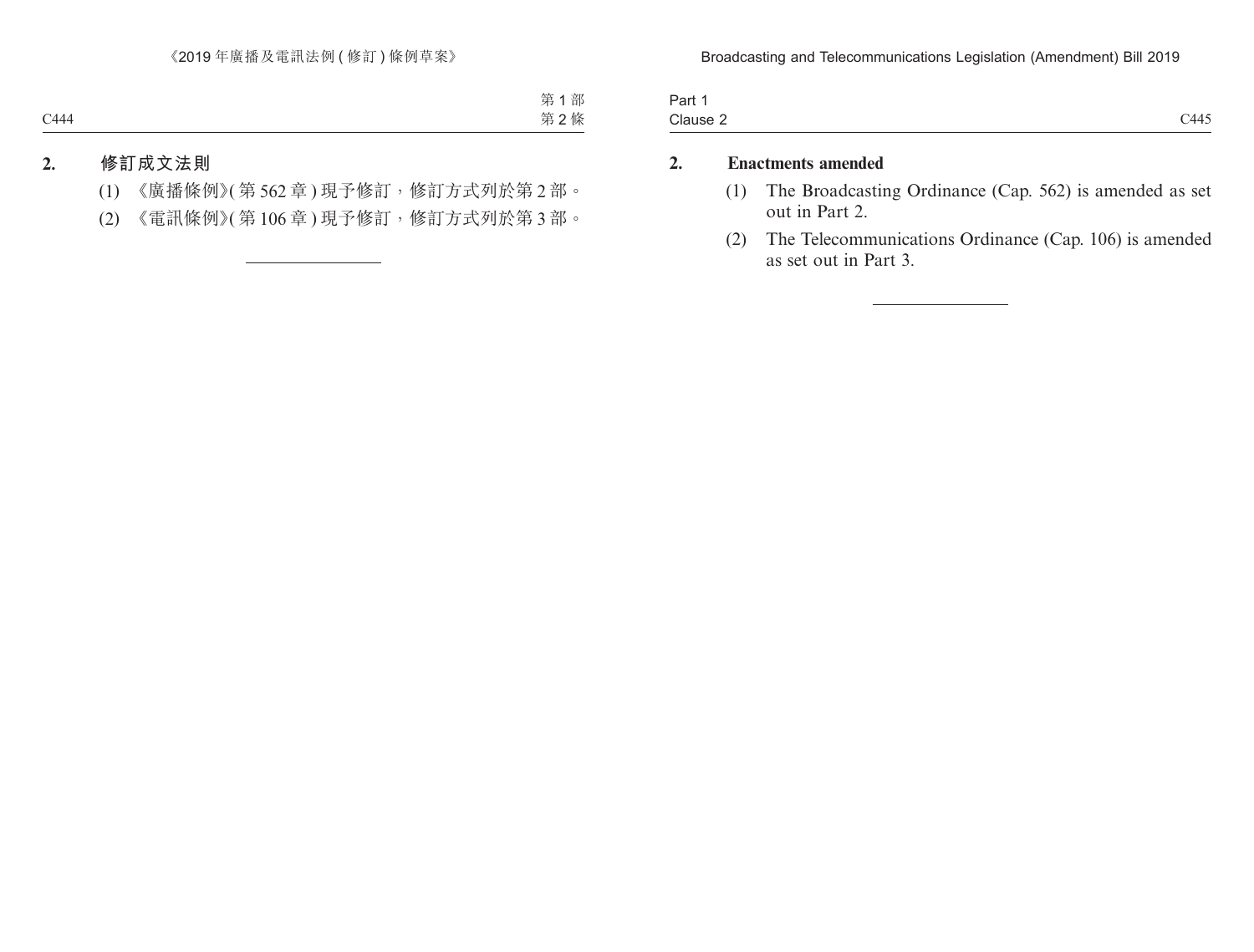| $\overline{\phantom{0}}$<br>Part 2 |      |
|------------------------------------|------|
| Clause 3                           | C447 |

# **Part 2**

# **Amendments to Broadcasting Ordinance**

**3. Section 8 amended (to whom licence may be granted)** Section 8—

**Repeal subsection (3).**

#### **4. Section 45 added**

After section 44—

**Add**

"**45. Transitional and savings provisions—Broadcasting and Telecommunications Legislation (Amendment) Ordinance 2019**

Schedule 10 sets out the transitional and savings provisions relating to the Broadcasting and Telecommunications Legislation (Amendment) Ordinance 2019 ( of 2019).".

- **5. Schedule 1 amended (disqualification for holding domestic free or pay television programme service licences and restriction on voting control of voting controllers)**
	- (1) Schedule 1—
	- **Repeal** "Schs. 4 & 8]" **Substitute** "Schs. 4, 8 & 10]". (2) Schedule 1, section 1(1)—

**Repeal the definition of** *advertising agency***.**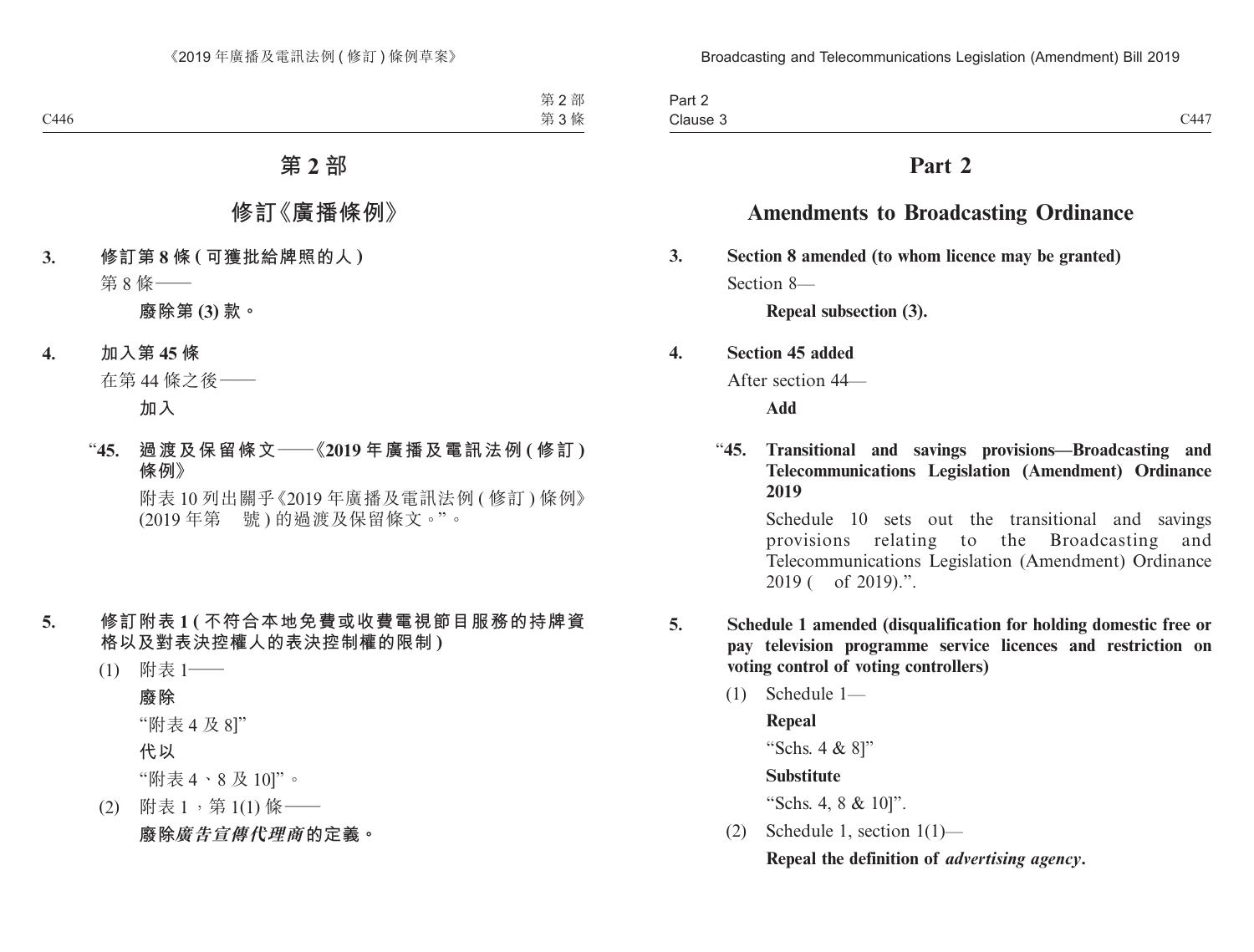| $\sim$ $\sim$<br>Part 2 |      |
|-------------------------|------|
| Clause 5                | C449 |

(3) Schedule 1, section 1(1), definition of *disqualified person*— **Repeal**

"section 4, 5, 6 or 7"

#### **Substitute**

"section 4 or 5".

(4) Schedule 1, section 1(1)—

### **Repeal the definition of** *relative*

### **Substitute**

- "*relative* (親屬), in relation to an individual, means a spouse, parent, child, brother or sister of the individual, and for the purposes of this definition—
	- (a) an adopted child is regarded as a child both of the natural parents and the adoptive parents; and
	- (b) a stepchild is regarded as a child both of the natural parents and any step-parents;".
- (5) Schedule 1, section  $4(1)(b)$ —

## **Repeal**

everything after "of licence"

#### **Substitute a semicolon.**

(6) Schedule 1—

**Repeal sections 6 and 7.**

(7) Schedule 1, section 20, heading—

**Repeal**

"**2% to 10% control**"

**Substitute**

"**Control**".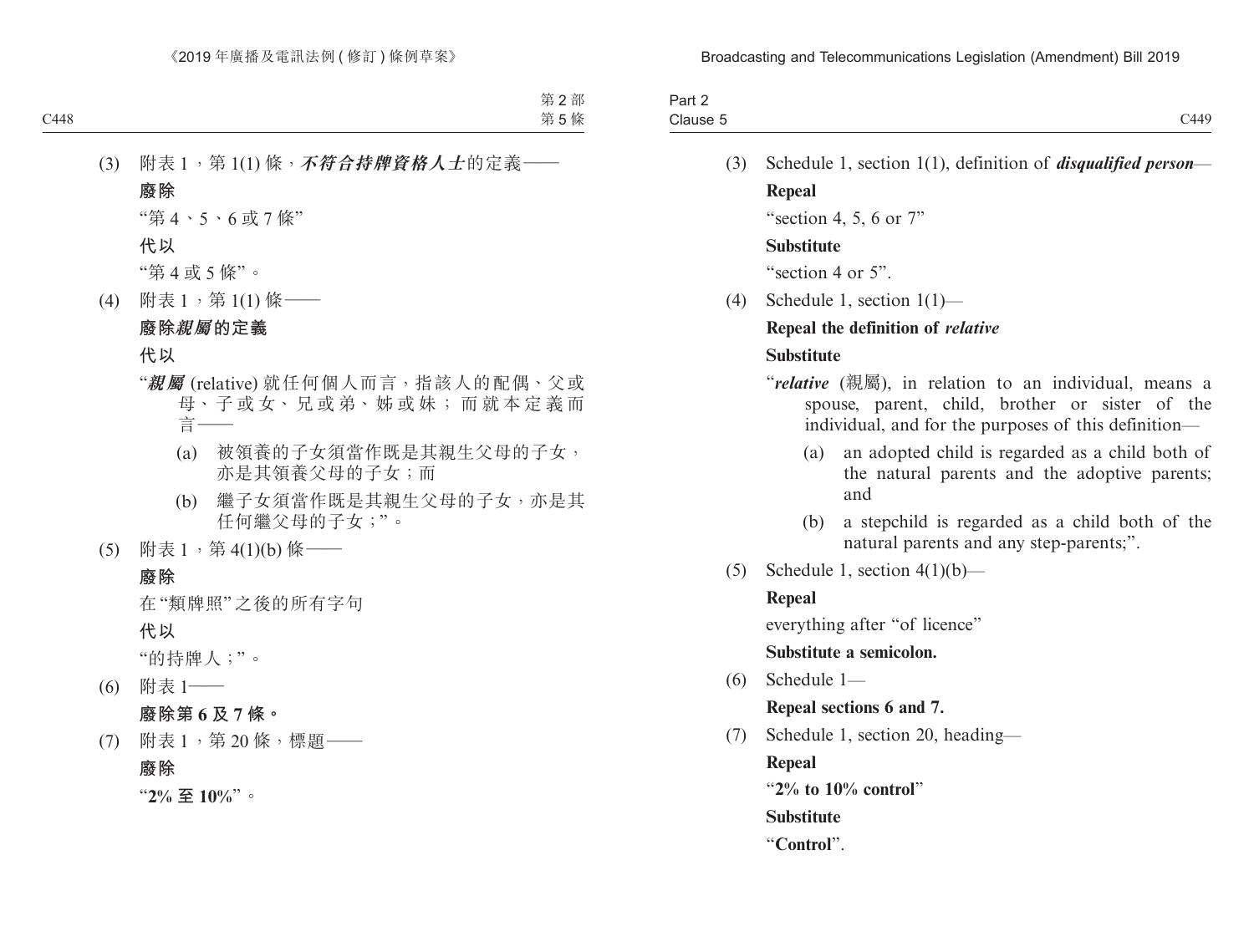| $\overline{\phantom{0}}$<br>Part ∠ |                          |
|------------------------------------|--------------------------|
| Clause 5                           | $\sim$ $\sim$<br>U 1 U 2 |

(8) Schedule 1, English text, section 20(1)—

**Repeal** "shall"

# **Substitute**

"must".

(9) Schedule 1, section 20(1)—

# **Repeal**

" $2\%$  or more but less than  $6\%$ , or  $6\%$  or more but not more than 10%, or more than 10%,"

# **Substitute**

"5% or more but less than 10%, or 10% or more but not more than 15%, or more than 15%,".

(10) Schedule 1, section 20—

# **Repeal subsection (2)**

# **Substitute**

- "(2) If an unqualified voting controller holds more than 15%, in the aggregate, of the total voting control of a licensee in contravention of subsection (1), despite—
	- (a) anything contained in the articles of association of the licensee; or
	- (b) any provision of the laws of Hong Kong apart from this section,

the controller must not exercise or cause or permit to be exercised, in relation to any question or matter arising at a general meeting of the licensee, voting rights exceeding, in the aggregate, 15% of the total voting control of the licensee.".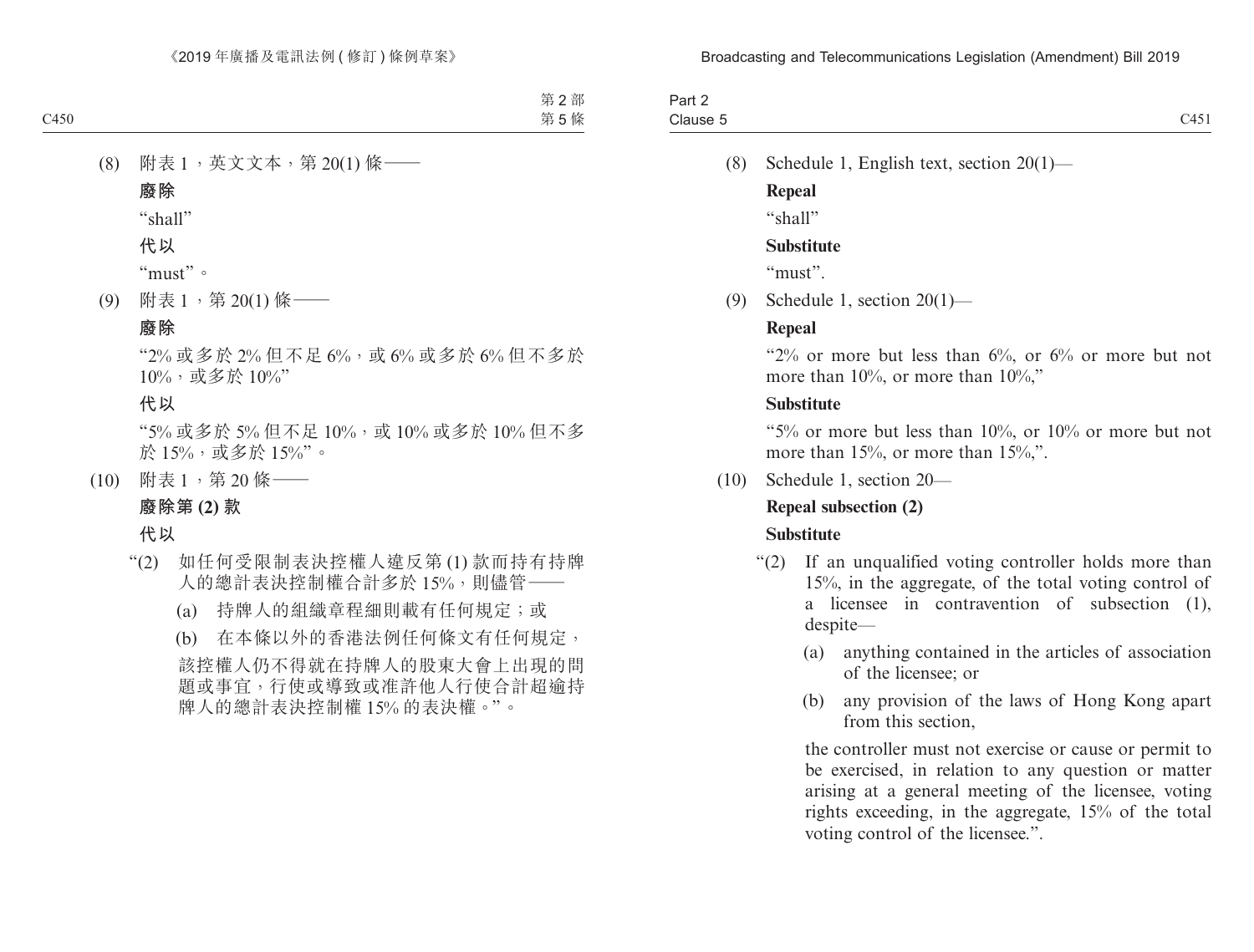| Part 2   |                             |
|----------|-----------------------------|
| Clause 6 | $\sim$ $\sim$ $\sim$<br>ربه |

(11) Schedule 1, section  $22(1)(e)$ —

**Repeal**  $``20/$ " **Substitute**

 $``5\%"$ .

- **6. Schedule 4 amended (domestic free television programme service supplementary provisions)**
	- (1) Schedule 4—

**Repeal**

"& 8]"

**Substitute**

- ", 8 & 10]".
- (2) Schedule 4—

**Repeal section 2.**

**7. Schedule 5 amended (domestic pay television programme service supplementary provisions)**

Schedule 5, section 1—

**Repeal**  $"2."$ .

**8. Schedule 8 amended (transitional and savings provisions)**

Schedule 8, section 4(5)—

**Repeal** "sections 3 and 7" **Substitute** "section 3".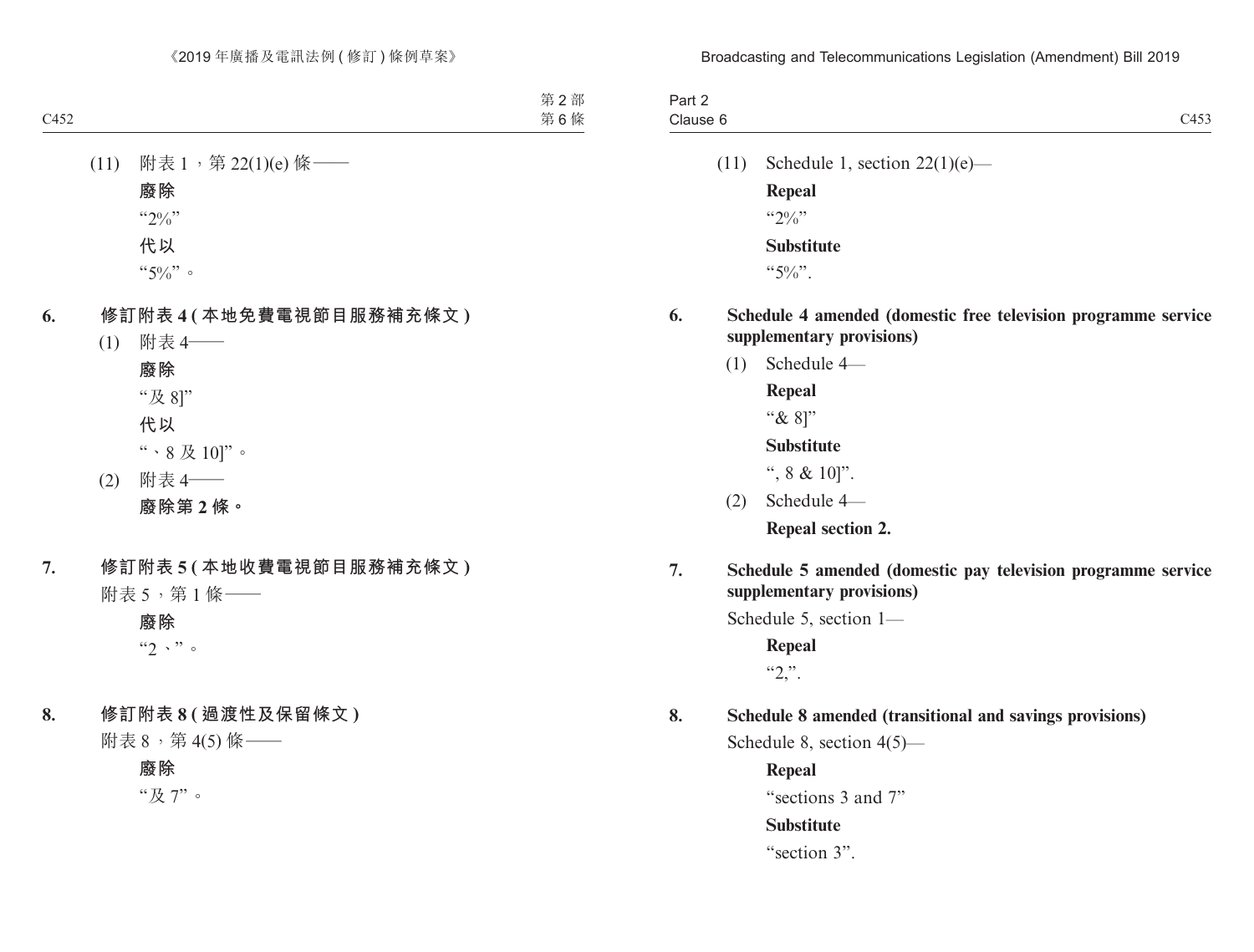| Part 2   |                                            |
|----------|--------------------------------------------|
| Clause 9 | $\sim$ $\sim$ $\sim$<br>$4^{\sim}$<br>しせりり |

**9. Schedule 9 amended (consequential amendments)** Schedule 9—

**Repeal section 5.**

**10. Schedule 10 added**

After Schedule 9—

**Add**

# "**Schedule 10**

[s. 45]

# **Transitional and Savings Provisions— Broadcasting and Telecommunications Legislation (Amendment) Ordinance 2019**

## **1. Interpretation**

In this Schedule—

*Amendment Ordinance* (《修訂條例》) means the Broadcasting and Telecommunications Legislation (Amendment) Ordinance  $2019$  ( of  $2019$ );

*commencement date* (生效日期) means the day on which the Amendment Ordinance comes into operation.

## **2. Act or thing previously done by Chief Executive in Council or Authority**

An act or thing that—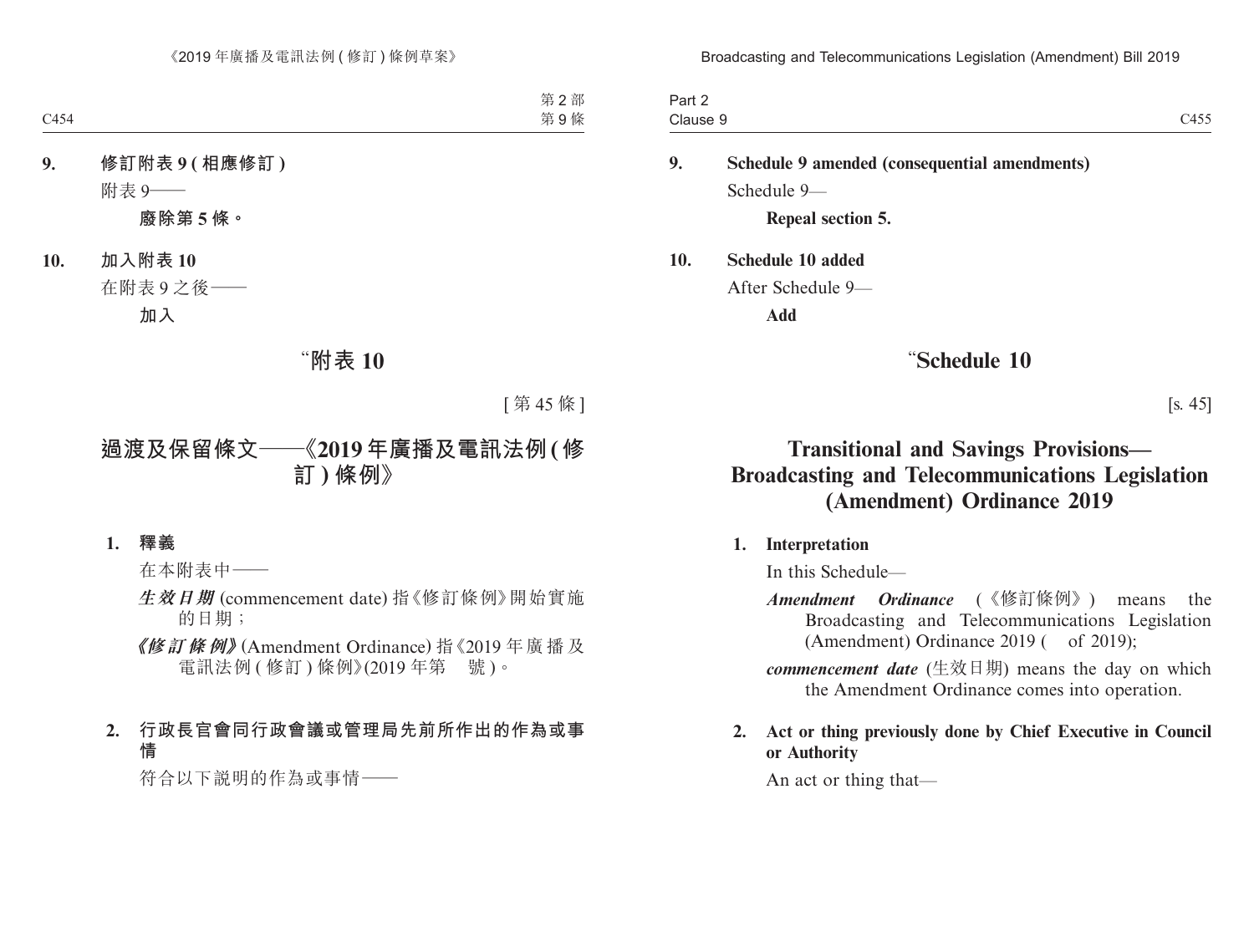| $\overline{\phantom{a}}$<br>Part 2 |      |
|------------------------------------|------|
| Clause 10                          | C457 |

- (a) has been done before the commencement date in the performance of a function by the Chief Executive in Council or the Authority under this Ordinance; and
- (b) is in force immediately before the commencement date,

continues to be in force on or after the commencement date as if the Amendment Ordinance had not been enacted.

#### **3. Ongoing inquiry, investigation, etc.**

- (1) An inquiry or investigation that—
	- (a) has been started before the commencement date by the Authority under this Ordinance; and
	- (b) has not been determined, concluded or otherwise disposed of immediately before the commencement date,

may continue on or after the commencement date as if the Amendment Ordinance had not been enacted.

- (2) A right of appeal under section 34 of this Ordinance that—
	- (a) subsists immediately before the commencement date; or
	- (b) concerns a decision, direction, order or determination in relation to an act or omission that occurred before the commencement date,

continues to subsist on or after the commencement date as if the Amendment Ordinance had not been enacted.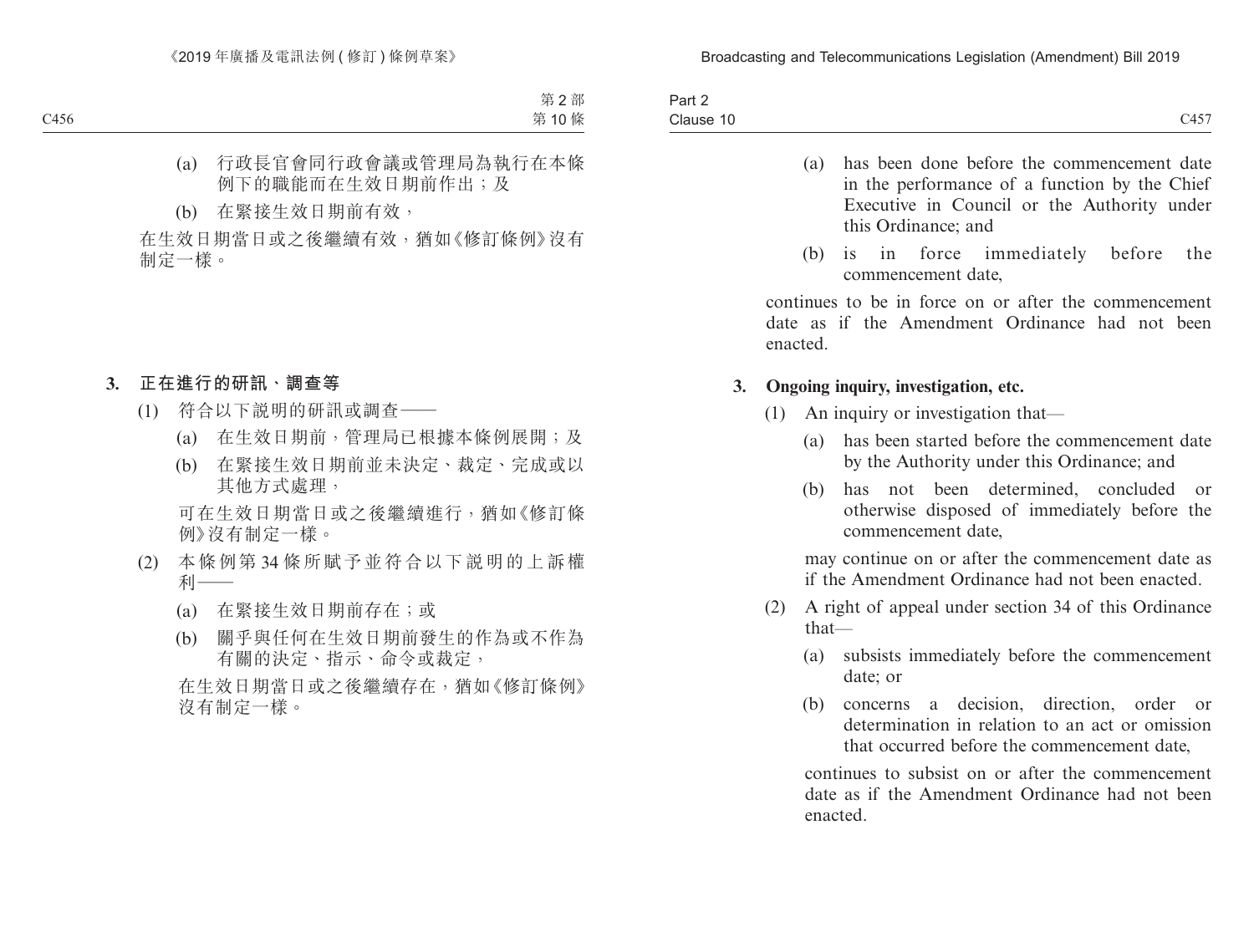| Part 2    |      |
|-----------|------|
| Clause 10 | C459 |

- (3) An appeal under section 34 of this Ordinance that is pending immediately before the commencement date may be continued and disposed of on or after the commencement date as if the Amendment Ordinance had not been enacted.
- (4) This Ordinance applies to a non-compliance or suspected non-compliance with a provision of this Ordinance, a direction, order or determination under this Ordinance or a licence condition, that occurred before the commencement date as if the Amendment Ordinance had not been enacted, even if the act or omission constituting the non-compliance or suspected non-compliance is only discovered on or after the commencement date.
- (5) However, if the act or omission—
	- (a) continues on or after the commencement date; and
	- (b) no longer constitutes such a non-compliance or suspected non-compliance under this Ordinance as amended by the Amendment Ordinance,

this Ordinance applies only to the non-compliance or suspected non-compliance that occurred before the commencement date and as if the Amendment Ordinance had not been enacted.

## **4. Pending application for approval**

- (1) This section applies if—
	- (a) an application has been made before the commencement date to seek approval of the Chief Executive in Council or the Authority under section 3(2), 20 or 33(1) of Schedule 1 or section 6 of Schedule 4; and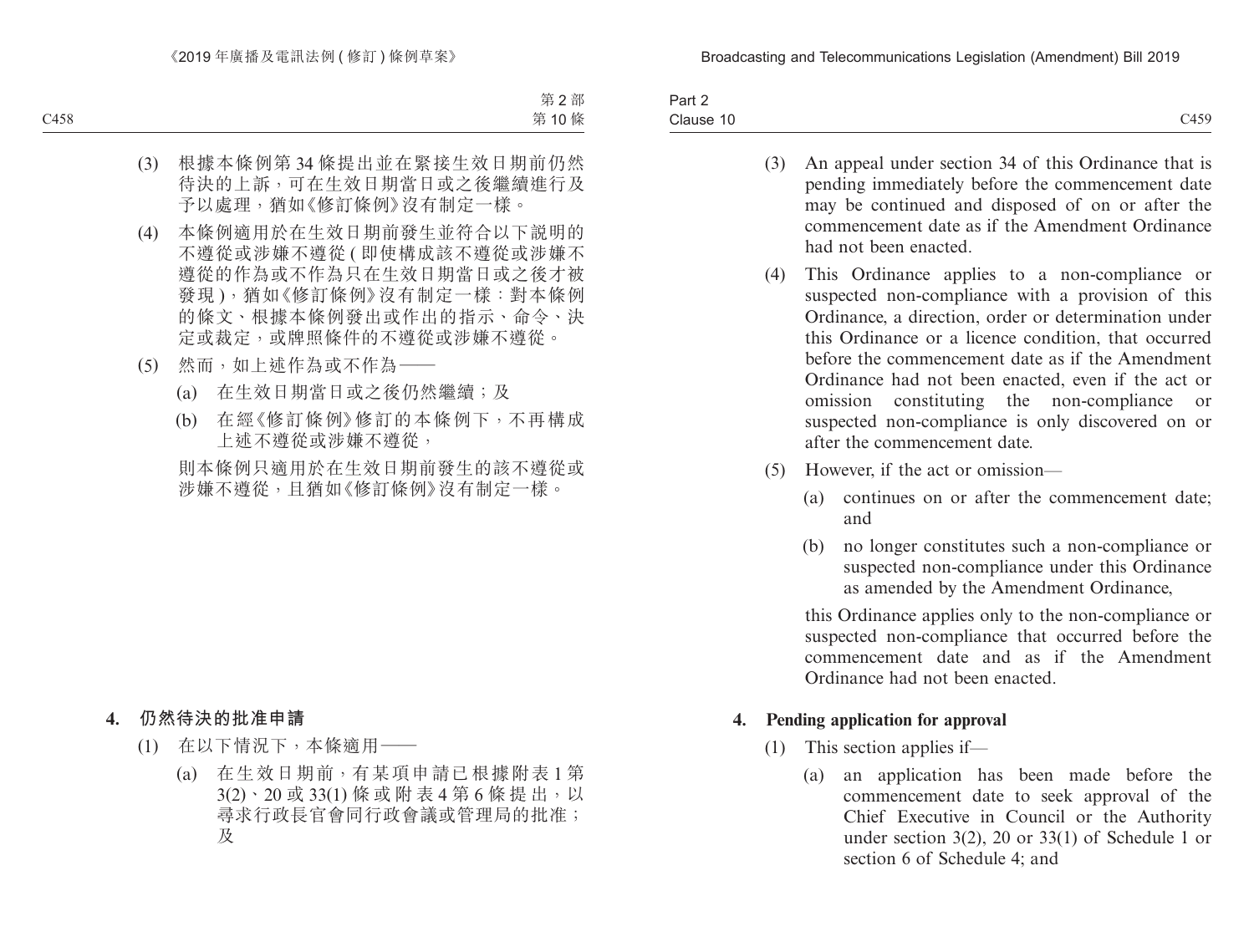| <b>Fail</b>         |      |
|---------------------|------|
| $\sim$<br>Clause 10 | C461 |

- (b) the application is pending immediately before the commencement date.
- (2) The application is to be dealt with under this Ordinance as amended by the Amendment Ordinance.
- (3) However, if the application or part of the application would not be necessary under this Ordinance as amended by the Amendment Ordinance, the application or the part is taken to have been withdrawn on the commencement date.

#### **5. Pending application for licence**

- $(1)$  If—
	- (a) an application has been submitted before the commencement date to the Authority under section 9(1) of this Ordinance for a domestic free television programme service licence or domestic pay television programme service licence; and
	- (b) the application has not been determined immediately before the commencement date,

the application is to be dealt with under this Ordinance as amended by the Amendment Ordinance.

- (2) If, before the commencement date, the Authority has made recommendations on the application under section 9(2) of this Ordinance, the Chief Executive in Council may on or after the commencement date—
	- (a) rely on the recommendations for the purposes of sections 9(2) and 10(1) of this Ordinance; or
	- (b) request the Authority to—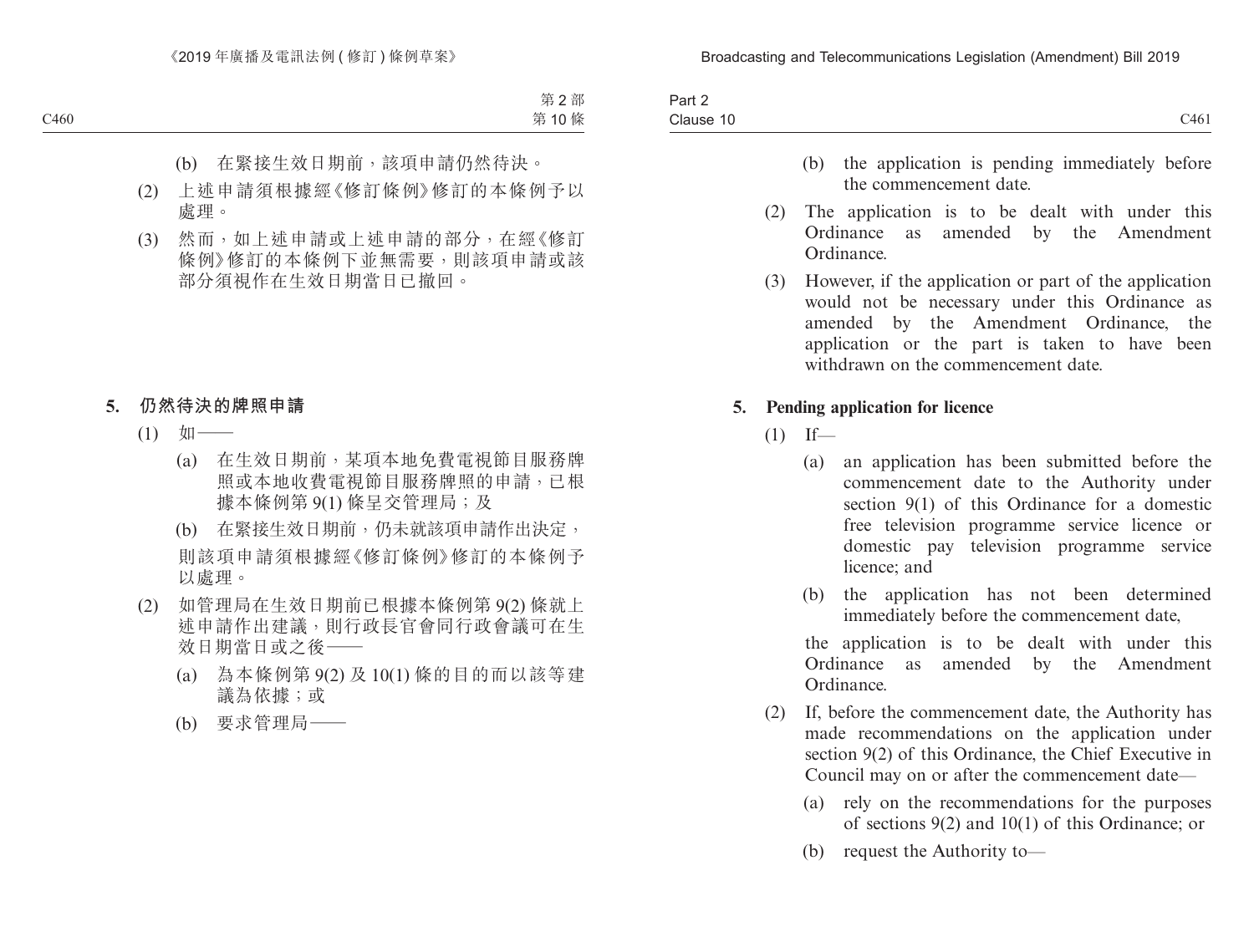| $\sim$ $\sim$<br>$\sim$<br>Part 2 |              |
|-----------------------------------|--------------|
| Clause<br>-10<br>--------         | 0100<br>C463 |

- (i) reconsider the application; and
- (ii) make fresh recommendations.

#### **6. Pending application for extension or renewal of licence**

- $(1)$  If—
	- (a) an application has been submitted before the commencement date to the Authority under section 11(2) of this Ordinance for the extension or renewal of a domestic free television programme service licence or domestic pay television programme service licence; and
	- (b) the application has not been determined immediately before the commencement date,

the application is to be dealt with under this Ordinance as amended by the Amendment Ordinance.

- (2) If, before the commencement date, the Authority has submitted recommendations on the application under section 11(3) of this Ordinance, the Chief Executive in Council may on or after the commencement date—
	- (a) rely on the recommendations for the purposes of section 11(3) and (5) of this Ordinance; or
	- (b) request the Authority to submit fresh recommendations.".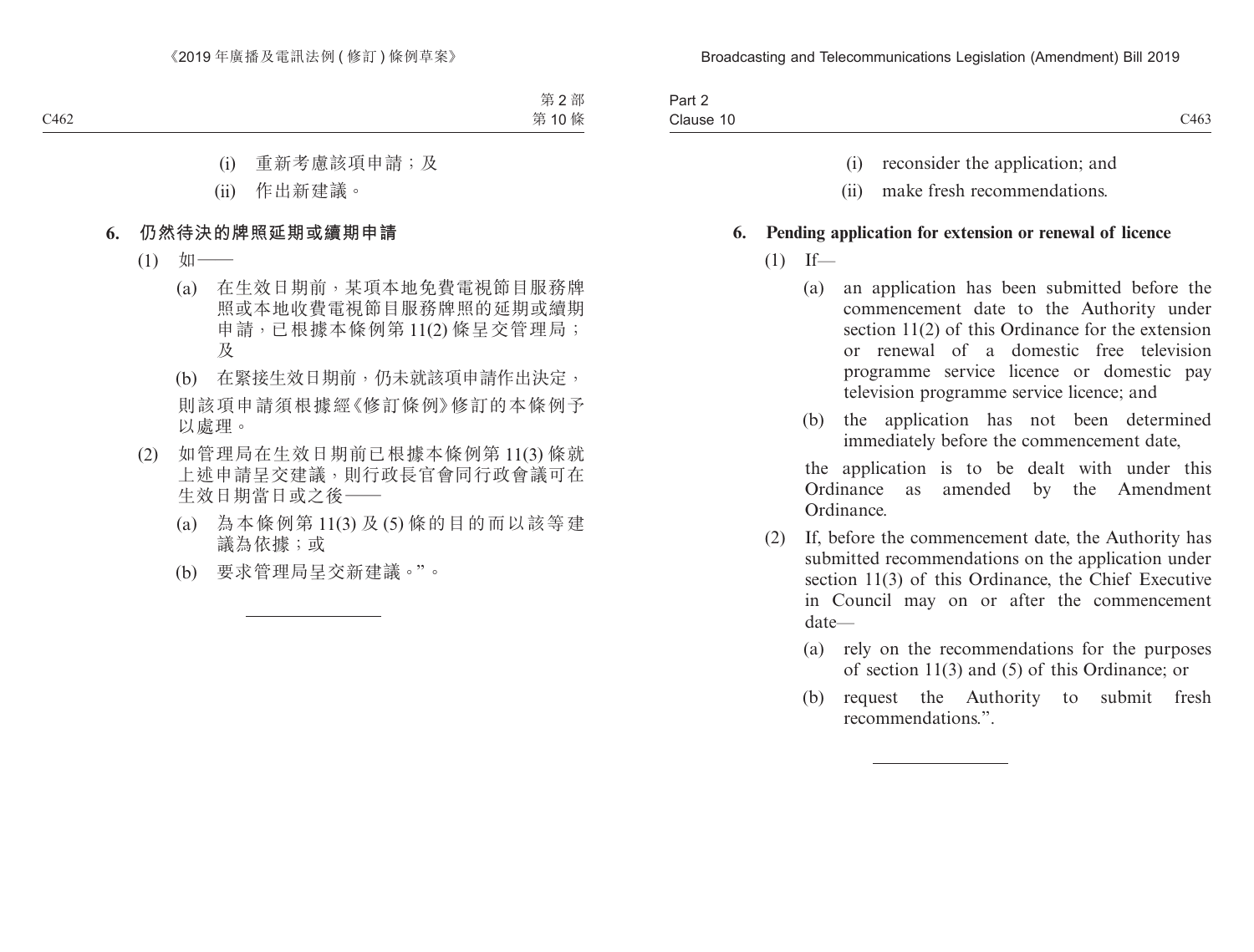| Part 3   |      |
|----------|------|
| Clause 1 | C465 |

# **Part 3**

# **Amendments to Telecommunications Ordinance**

- **11. Section 13A amended (interpretation)**
	- (1) Section 13A(1), definition of *disqualified person* **Repeal paragraphs (a), (b) and (d).**
	- (2) Section 13A(1), definition of *disqualified person*, paragraph  $(e)$ —

**Repeal** "paragraph (a), (b), (c), (d) or  $(da)(i)$ " **Substitute** "paragraph  $(c)$  or  $(da)(i)$ ".

(3) Section 13A(1)— **Repeal the definition of** *subsidiary***.**

#### **12. Section 13F amended (competence of licensees)**

(1) Section 13 $F(a)$ , English text, after "(Cap. 622);"— **Add**

"and".

- (2) Section 13F— **Repeal paragraph (b).**
- **13. Section 36A amended (Authority may determine terms of interconnection)**

Section  $36A(3D)(a)(i)$ —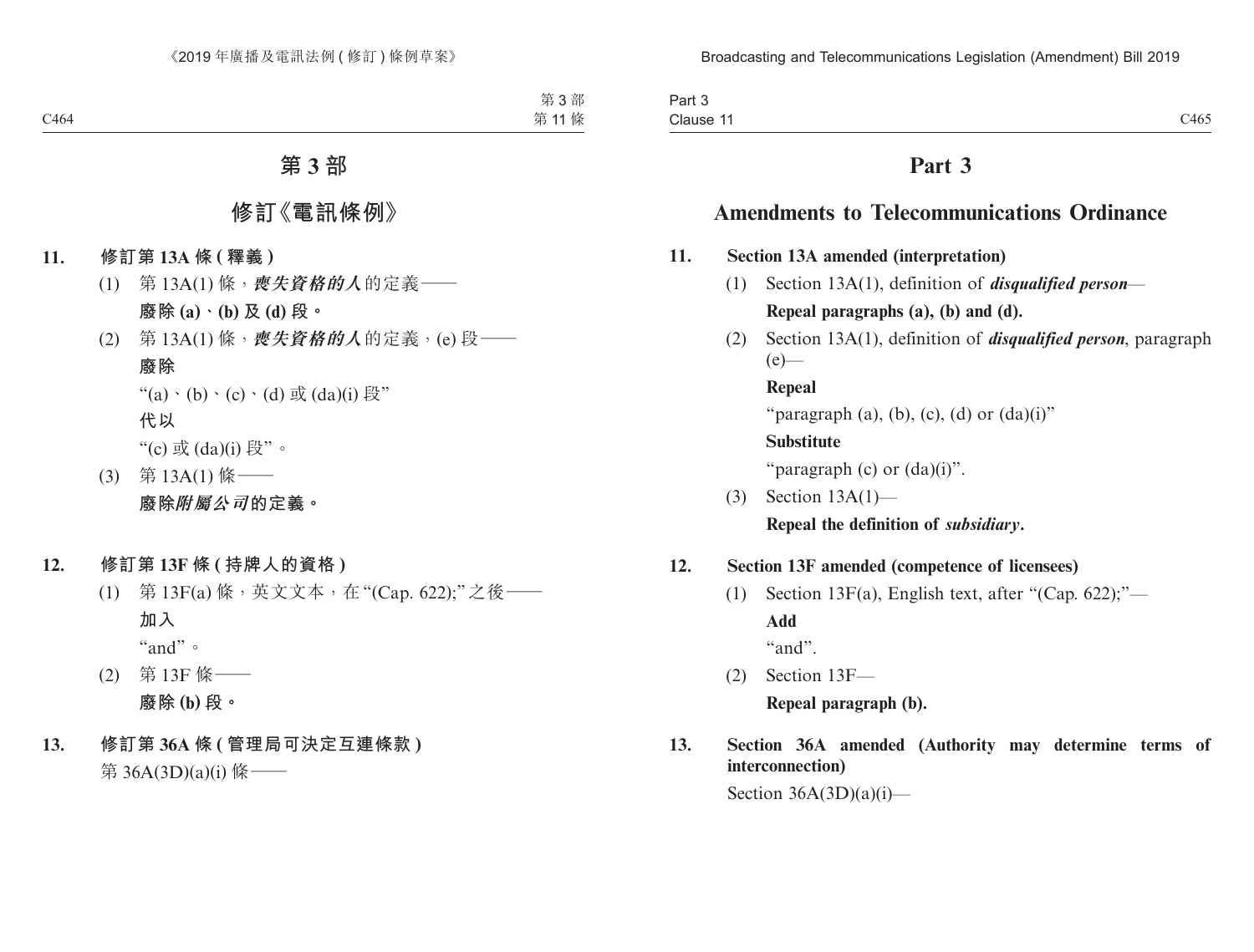Part 3 Clause 14 Clause 14  $C467$ 

#### **Repeal**

everything after "section 7,"

#### **Substitute**

"or expressed as being licensed under section 7 or 34;".

#### **14. Section 44 added**

After section 43—

**Add**

# "**44. Transitional and savings provisions—Broadcasting and Telecommunications Legislation (Amendment) Ordinance 2019**

Schedule 4 sets out the transitional and savings provisions relating to the Broadcasting and Telecommunications Legislation (Amendment) Ordinance 2019 ( of 2019).".

#### **15. Schedule 4 added**

At the end of the Ordinance—

**Add**

# "**Schedule 4**

[s. 44]

# **Transitional and Savings Provisions— Broadcasting and Telecommunications Legislation (Amendment) Ordinance 2019**

**1. Interpretation**

In this Schedule—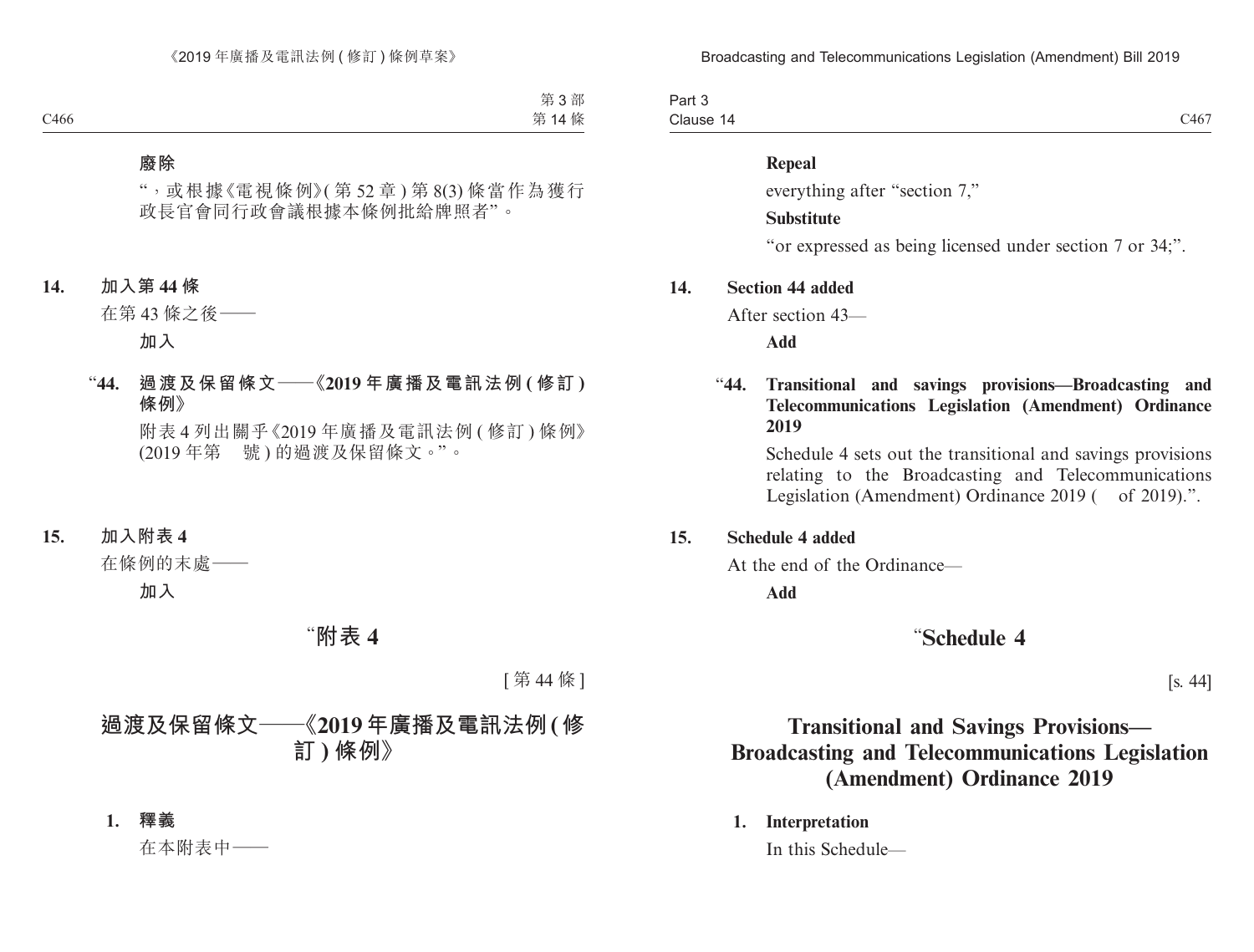| $\sim$<br>$\sim$<br>Part 3 |                  |
|----------------------------|------------------|
| Clause 15                  | C <sub>469</sub> |

*Amendment Ordinance* (《修訂條例》) means the Broadcasting and Telecommunications Legislation (Amendment) Ordinance  $2019$  ( of  $2019$ );

*commencement date* (生效日期) means the day on which the Amendment Ordinance comes into operation;

*licence* (牌照) has the meaning given by section 13A(1);

*licensee* (持牌人) has the meaning given by section 13A(1).

## **2. Act or thing previously done by Chief Executive in Council or Authority**

An act or thing that—

- (a) has been done before the commencement date in the exercise of a power or performance of a function or duty by the Chief Executive in Council or the Authority under this Ordinance; and
- (b) is in force immediately before the commencement date,

continues to be in force on or after the commencement date as if the Amendment Ordinance had not been enacted.

## **3. Ongoing inquiry, investigation, etc.**

- (1) An inquiry or investigation that—
	- (a) has been started before the commencement date by the Authority under this Ordinance or the Broadcasting (Miscellaneous Provisions) Ordinance (Cap. 391); and
	- (b) has not been determined, concluded or otherwise disposed of immediately before the commencement date,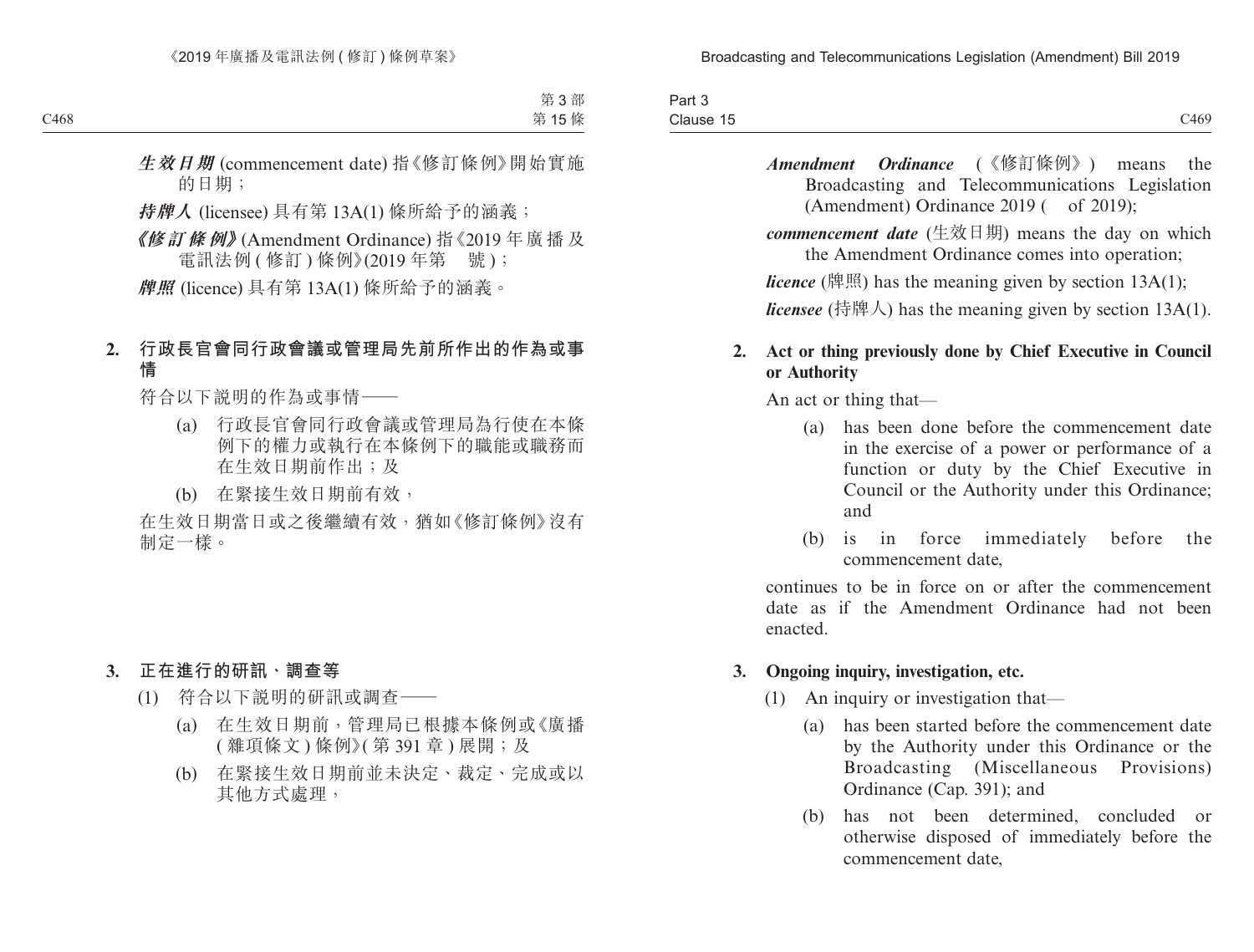| $\overline{\phantom{0}}$<br>Part 3    |      |
|---------------------------------------|------|
| $\bigcap_{n\geq 1}$<br>Clause 15<br>. | C147 |

may continue on or after the commencement date as if the Amendment Ordinance had not been enacted.

- (2) A right of appeal under section 26 of the Broadcasting (Miscellaneous Provisions) Ordinance (Cap. 391) that—
	- (a) subsists immediately before the commencement date; or
	- (b) concerns a decision or direction in relation to an act or omission that occurred before the commencement date,

continues to subsist on or after the commencement date as if the Amendment Ordinance had not been enacted.

- (3) An appeal under section 26 of the Broadcasting (Miscellaneous Provisions) Ordinance (Cap. 391) that is pending immediately before the commencement date may be continued and disposed of on or after the commencement date as if the Amendment Ordinance had not been enacted.
- (4) This Ordinance applies to a non-compliance or suspected non-compliance with a provision of this Ordinance, a direction, order or determination under this Ordinance or a licence condition, that occurred before the commencement date as if the Amendment Ordinance had not been enacted, even if the act or omission constituting the non-compliance or suspected non-compliance is only discovered on or after the commencement date.
- (5) However, if the act or omission—
	- (a) continues on or after the commencement date; and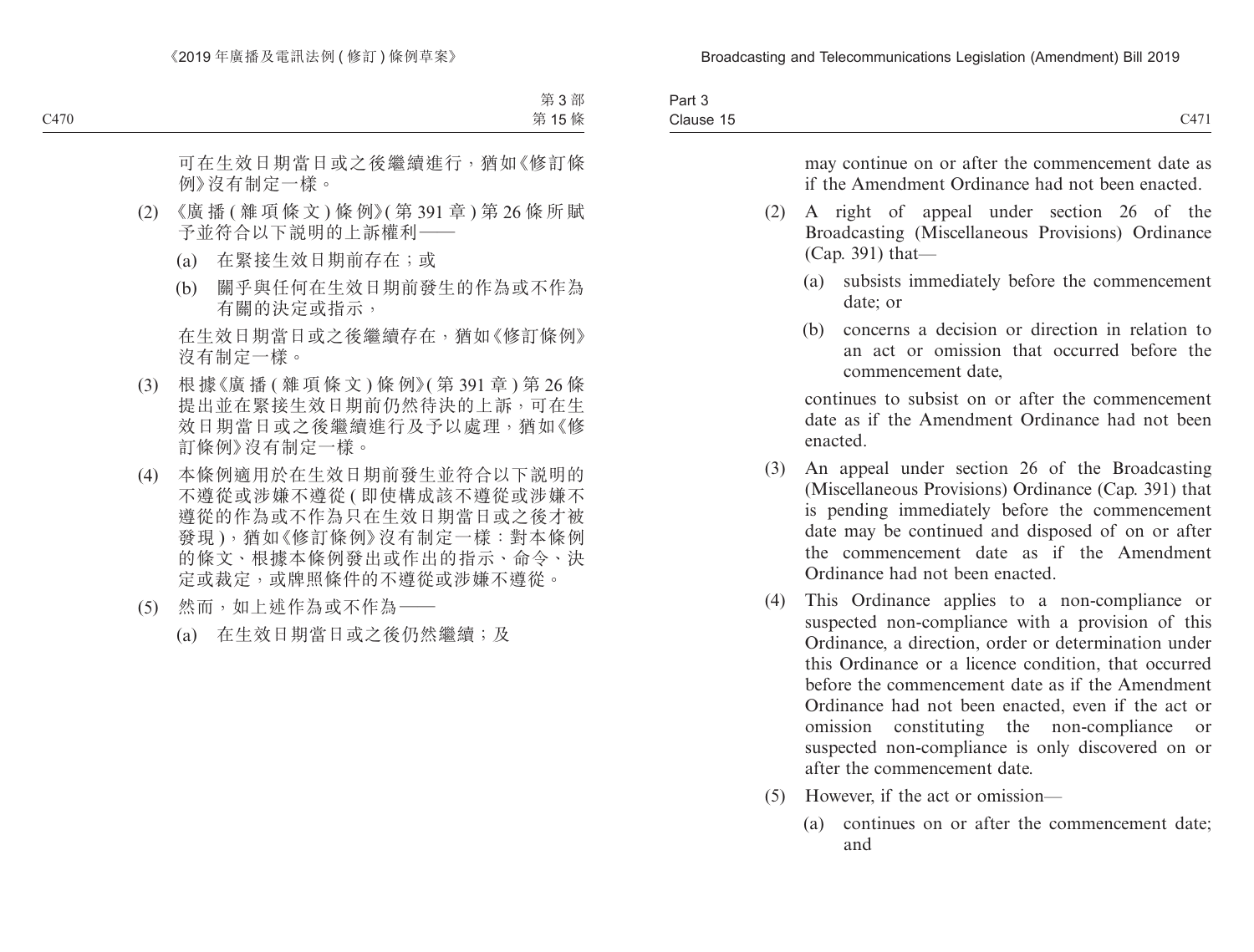| Part 3    |                                                      |
|-----------|------------------------------------------------------|
| Clause 15 | $\bigcap$ $\bigcap$<br>. .<br>$\sim$<br><u>- 115</u> |

(b) no longer constitutes such a non-compliance or suspected non-compliance under this Ordinance as amended by the Amendment Ordinance,

this Ordinance applies only to the non-compliance or suspected non-compliance that occurred before the commencement date and as if the Amendment Ordinance had not been enacted.

#### **4. Pending application for licence**

- $(1)$  If—
	- (a) an application has been made before the commencement date to the Authority under section 13B(1);
	- (b) the Authority is satisfied as to the matters set out in section 13B(2); and
	- (c) the application has not been determined immediately before the commencement date,

the application is to be dealt with under this Ordinance as amended by the Amendment Ordinance.

- (2) If, before the commencement date, the Authority has made recommendations on the application under section 13C(1), the Chief Executive in Council may on or after the commencement date—
	- (a) rely on the recommendations for the purposes of section  $13C(1)$  and  $(2)$ ; or
	- (b) request the Authority to—
		- (i) reconsider the application; and
		- (ii) make fresh recommendations.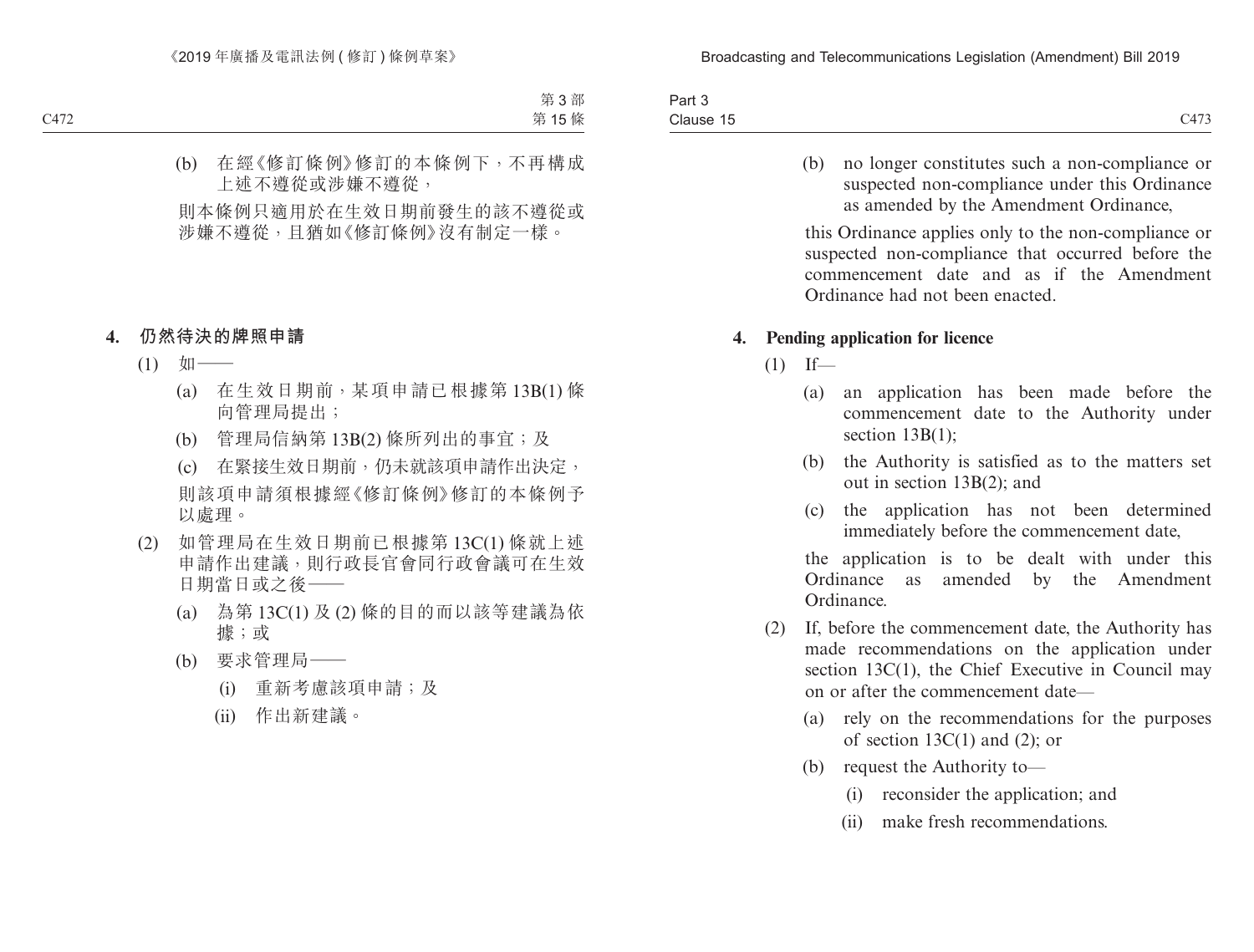| $-$<br>$. \,$<br>-ail J |                                         |
|-------------------------|-----------------------------------------|
| $\sim$<br>Clause 15     | $\sim$ 4 $\sim$<br>$\sim$<br>$\sim$ 115 |

#### **5. Pending application for renewal of licence**

- $(1)$  If—
	- (a) before the commencement date, a licensee, in accordance with the terms and conditions of a licence, has indicated interest in the licence being renewed; and
	- (b) renewal of the licence and the terms and conditions to be imposed have not been determined under section 13E(2) immediately before the commencement date,

renewal of the licence is to be dealt with under this Ordinance as amended by the Amendment Ordinance.

- (2) If, before the commencement date, the Authority has submitted recommendations concerning the renewal of the licence and the terms and conditions to be imposed under section 13E(1), the Chief Executive in Council may on or after the commencement date—
	- (a) rely on the recommendations for the purposes of section  $13E(1)$  and  $(2)$ ; or
	- (b) request the Authority to submit fresh recommendations.

#### **6. Pending application for permission or extension**

- (1) This section applies if—
	- (a) an application has been made before the commencement date to seek permission from the Chief Executive in Council under section 13H(2), or to seek an extension or a further extension from the Authority under section 13K(2); and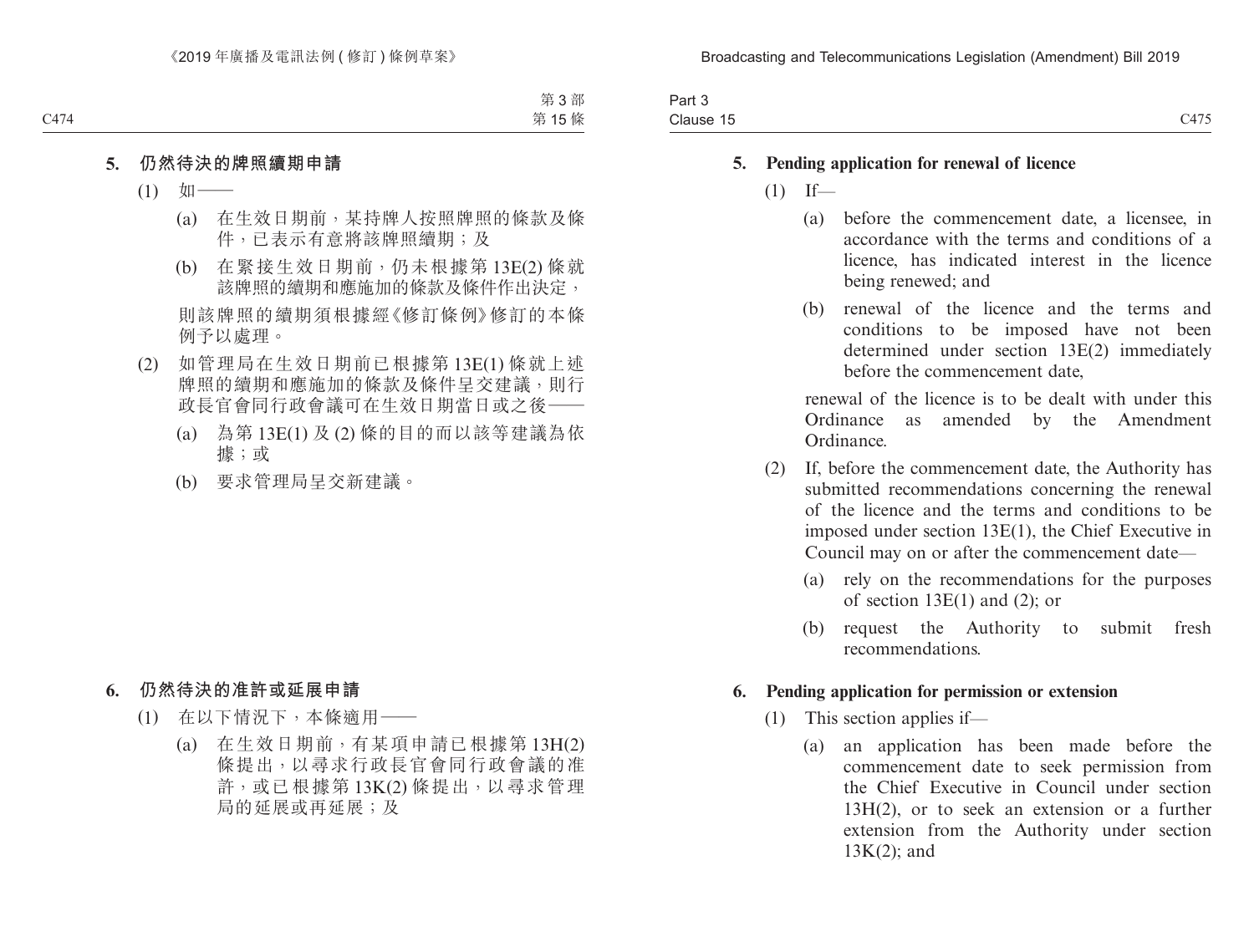| <b>STATES OF ALL AND RESIDENTS</b><br>$\overline{\phantom{a}}$<br>Part 3 |                   |
|--------------------------------------------------------------------------|-------------------|
| -<br>Clause 15                                                           | C1.77<br><u>_</u> |

- (b) the application is pending immediately before the commencement date.
- (2) The application is to be dealt with under this Ordinance as amended by the Amendment Ordinance.
- (3) However, if the application or part of the application would not be necessary under this Ordinance as amended by the Amendment Ordinance, the application or the part is taken to have been withdrawn on the commencement date.".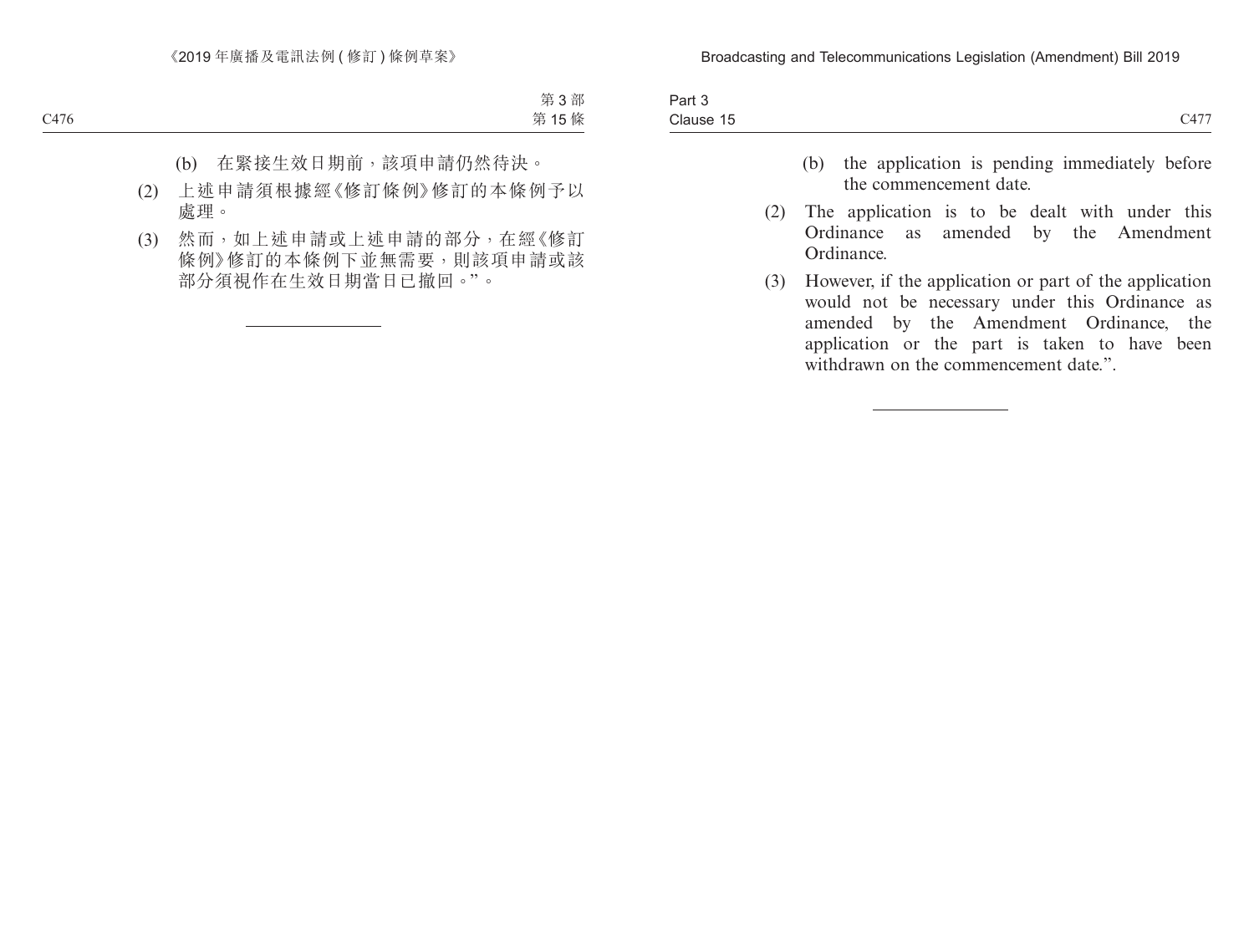Paragraph 1 and 2008 C479 Explanatory Memorandum Paragraph 1

### **Explanatory Memorandum**

The main purpose of this Bill is to amend the Broadcasting Ordinance (Cap. 562) (*BO*) and the Telecommunications Ordinance (Cap. 106) (*TO*) to facilitate the operation of the television and sound broadcasting industries.

2. The Bill contains 3 Parts.

### **Part 1—Preliminary**

3. Clause 1 sets out the short title and provides for commencement.

### **Part 2—Amendments to Broadcasting Ordinance**

- 4. Clauses 3 and 6(2) repeal section 8(3) of, and section 2 of Schedule 4 to, the BO respectively to remove the requirement that a domestic free television programme service licence must not be granted to or held by a company that is a subsidiary of a corporation.
- 5. Clause 4 adds a new section 45 to the BO to provide that a new Schedule 10 sets out the transitional and savings provisions.
- 6. Clause 5 amends Schedule 1 to the BO mainly to—
	- (a) remove the restriction that the following persons may not become the holder of a domestic free or pay television programme service licence or exercise control of the holder of the licence—
		- (i) a non-domestic television programme service licensee;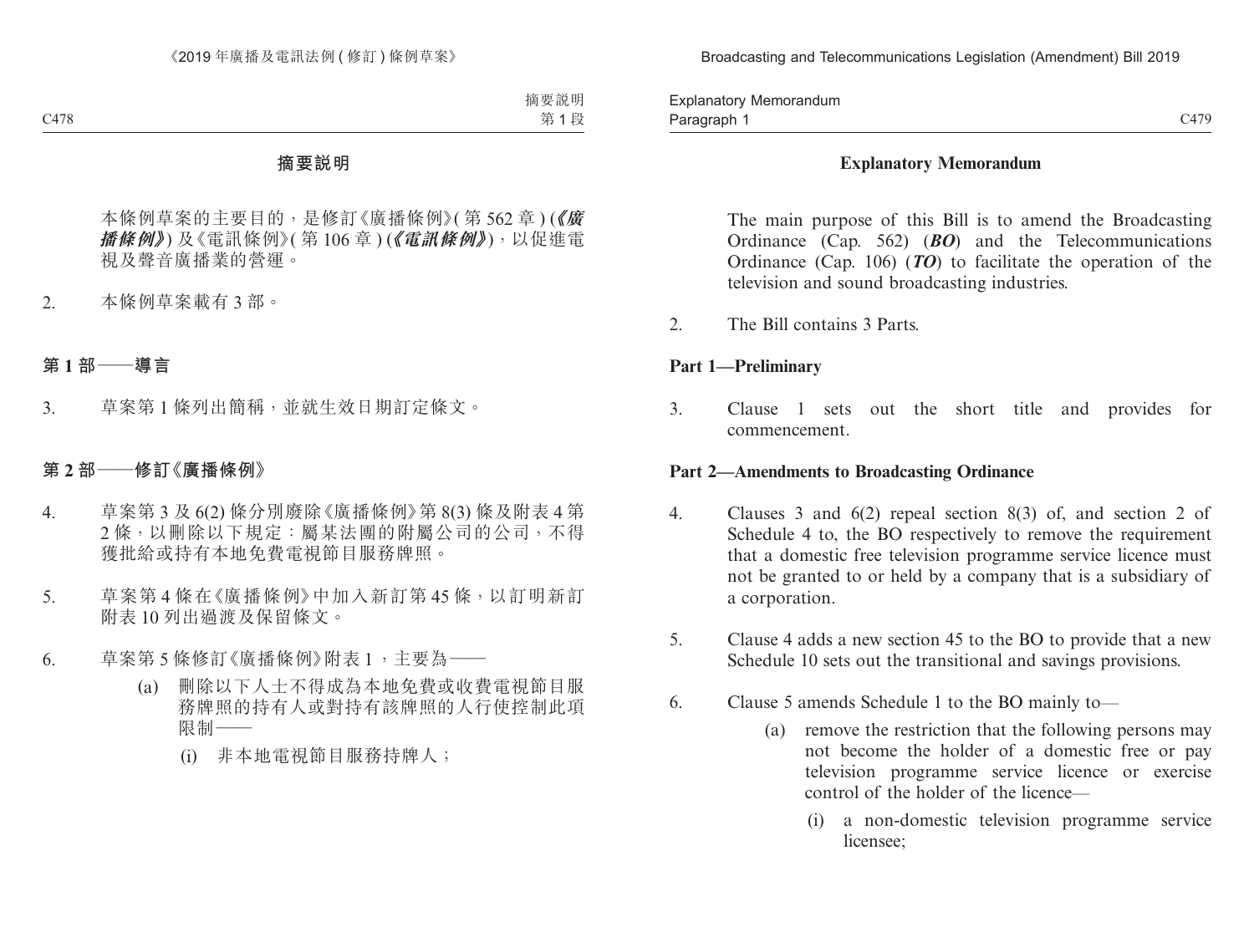Broadcasting and Telecommunications Legislation (Amendment) Bill 2019

| Memorandum<br>Explanatory |      |
|---------------------------|------|
| Paragraph                 | C481 |

- (ii) an other licensable television programme service licensee;
- (iii) an advertising agency; and
- (iv) a proprietor of a local newspaper;
- (b) revise the definition of *relative* so as to narrow the scope of *associate* in that Schedule; and
- (c) adjust the limits of voting control held by unqualified voting controllers in a domestic free television programme service licensee that are subject to prior approval of the Communications Authority.
- 7. Clauses 6(1), 7 and 8 make consequential amendments.
- 8. Clause 9 repeals section 5 of Schedule 9 to the BO to remove an obsolete consequential amendment.
- 9. Clause 10 adds the new Schedule 10 to the BO to provide for the transitional and savings provisions relating to the Bill.

## **Part 3—Amendments to Telecommunications Ordinance**

- 10. Clause 11(1) and (2) amends section 13A(1) of the TO to remove the restriction that the following persons may not exercise control of a corporation that is the holder of a sound broadcasting licence—
	- (a) an advertising agent;
	- (b) a person who in the course of business supplies material for broadcasting by a licensee; and
	- (c) a person who in the course of business transmits sound or television material.